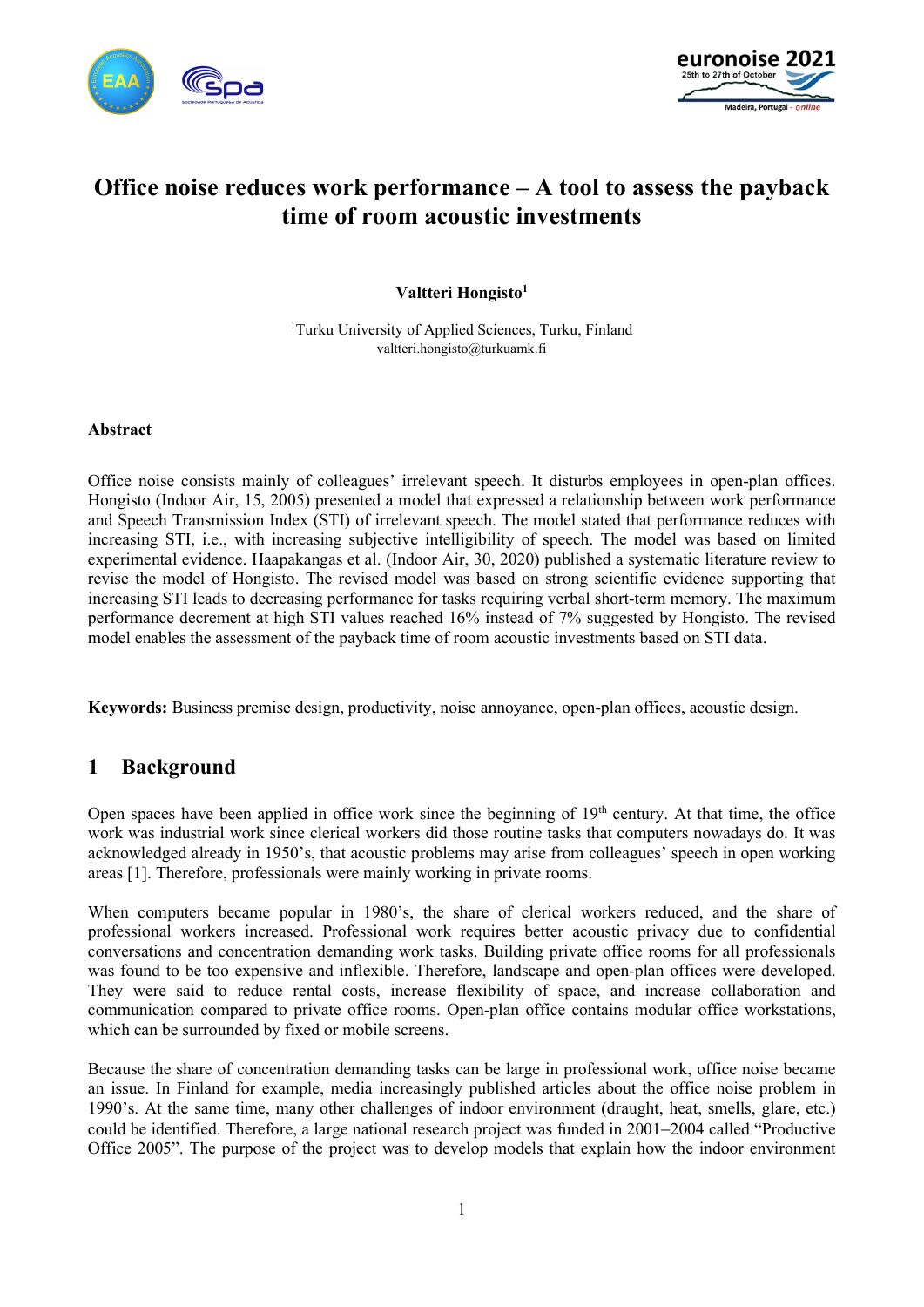

affect work performance. The models could be used to foster investments on qualified physical indoor environment. One work package focused on office noise.

A literature review was conducted in 2004. It revealed a couple of interesting points, which were used in the development of the office noise model:

- Steady-state noise affects cognitive performance only at high levels, above 85 dB [2], but the sound level in offices was typically much lower (50–55 dB  $L_{\text{Aea8h}}$ ) and the noise was dominated by speech and human activities, not by steady-state sounds;
- Irrelevant speech deteriorated work performance [3] even at low sound level such as 40 dB  $L_{Aeq}$  [4];
- Performance loss due to speech increases with increasing signal-to-noise ratio of speech [5], i.e., the sound level difference between speech and steady-state background noise;
- Subjective speech intelligibility in a room could be determined by a physically measurable quantity called Speech Transmission Index, STI [6], which depends on signal-to-noise ratio and reverberation time of the room;
- STI in an open-plan office depends strongly on its room acoustic quality and distance from the speaker [7];
- SII (Speech Intelligibility Index, a relative to STI) was already used in Canada as an objective variable to predict acoustic privacy in open-plan offices [8].

Because STI was increasingly used in 2004 among acousticians to describe the room acoustic conditions in communication rooms, the time was found to be mature to use STI as a primary objective quantity also in offices. If STI would be associated with performance, the quantity would be even more valuable since office workplaces could be objectively assessed according to their quality regarding work performance. This approach would facilitate the discussion about the profitability of acoustic investments.

The first psychological experiment using STI as an independent variable was conducted in 2004 [9]. Thirtysix subjects participated in an experiment where different tasks were conducted in three conditions: STI 0.00, 0.30, and 0.80. In all of them, the overall sound level was 48 dB  $L_{Aeq}$  – only the signal-to-noise ratio of speech was modified between the conditions. Proof-reading performance reduced with increasing STI. However, performance of simple tasks was not affected by STI (such as simple reaction time, stroop, vigilance, and simple calculations). The study confirmed the findings of Colle [4] and Ellermeier and Zimmer [5]. Moreover, it justified the development of a hypothetic model. boughar experiment using 3 r as an interpendent variance was conducted in zower<br>tricipated in an experiment where different tasks were conducted in three conditions,<br>b. In all of them, the overall sound level was 48 dB L<sub></sub>

## 2 Original model

The original model [11] was based on a literature review of 28 studies investigating the decrement of performance, DP, between highly intelligible speech (STI=1.00) and silence. DP was 441% due to speech. Furthermore, the model development was driven by a strong intuition that performance decrement depends on intelligibility of speech as does the annoyance of irrelevant speech. Fortunately, some scientific evidence was available to support the model [5,9,10]. The sigmoidal shape of the curve was adopted from IEC 60268-16 [6], which gives the association between STI and subjective intelligibility of sentences.

The original model [11] suggests that the performance of cognitively demanding tasks reduces with increasing STI. DP was calculated by

$$
DP = \frac{-7}{1 + \exp[(STI - 0.4)/0.06]} + 7
$$
\n(1)

The graphic presentation is shown in Fig. 1a. The maximum DP was conservatively set to 7%. The model was only suitable for situations where the background noise (sound masking) had a steady-state nature.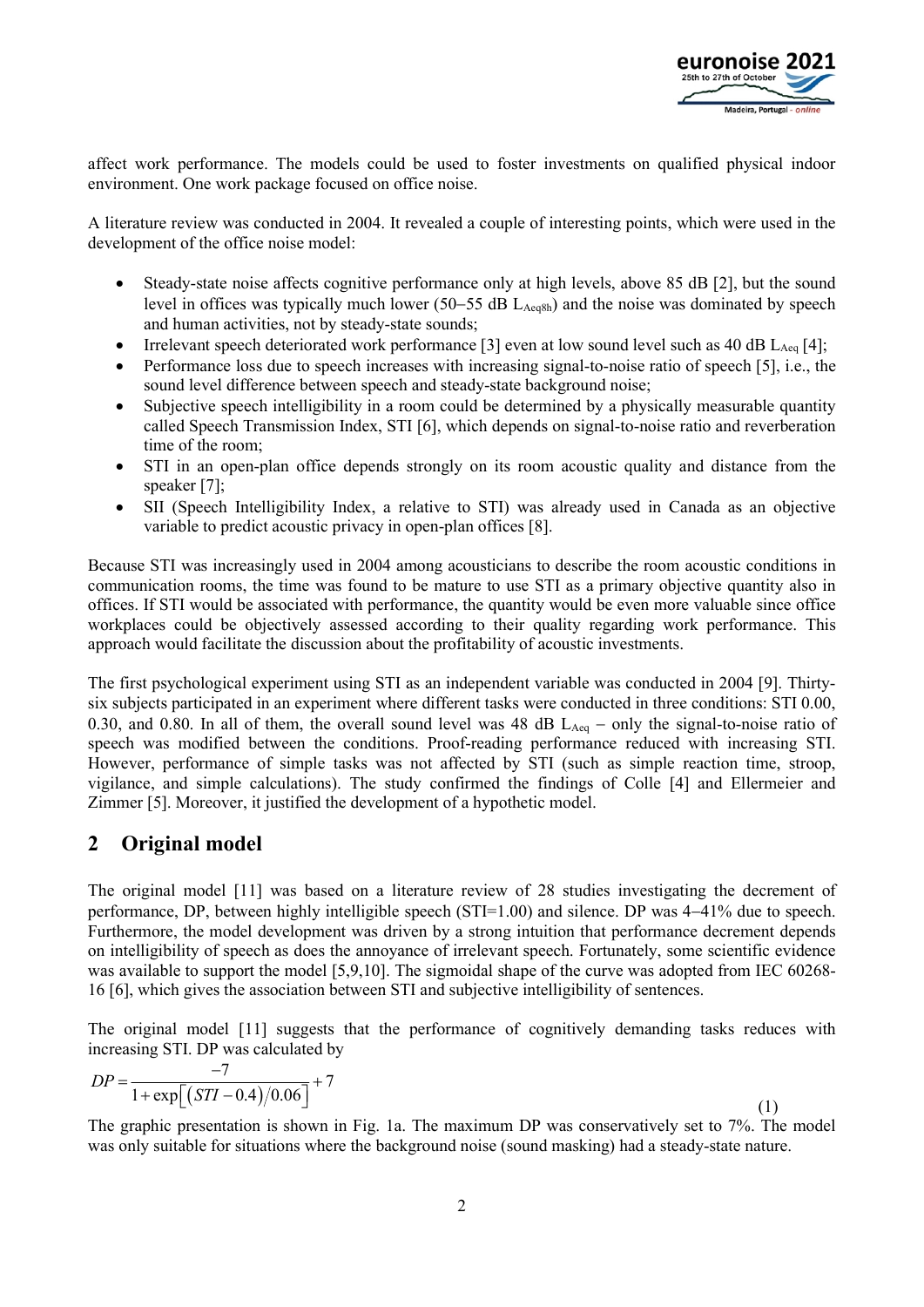



Figure  $1 - a$ ) Original [11] and b) revised [12] model presenting the association between Speech Transmission Index, STI, and decrement of performance, DP. The underlaying data is shown by symbols.

#### 3 Revised model

The original model inspired several research groups to test the influence of STI on performance using psychological experiments. Furthermore, the model strongly affected the revolution of the room acoustic measurements of open-plan offices during 2000–2010: the model was used in ISO 3382-3 [13] standard to justify STI measurements. ISO 3382-3 describes a method to determine the room acoustic conditions in open-plan offices. The method reports single-number quantities describing the spatial decay of a single speaker. One of the single-number quantities is distraction distance,  $r<sub>D</sub>$ , which describes the distance beyond which the STI falls below 0.50. There is evidence from 21 offices that shorter distraction distance is associated with smaller percentage of employees being highly annoyed by office noise [14].

Recently, Haapakangas et al. [12] reviewed the studies concerning STI and performance, which have been published in peer-reviewed journals during 2005–2018. The searches included the following terms: (Speech Transmission Index OR speech intelligibility OR masking sound) AND (performance OR task OR cognitive). In addition, publications citing Ref. [11] in Google Scholar were included. Altogether, 1256 papers fulfilled these criteria. However, only 14 papers fulfilled the inclusion criteria: laboratory experiment, original research, manipulation of STI, steady-state sound masking, natural speech, constant STI during the condition, speech was irrelevant to the task, and normal hearing adults. These 14 studies included, altogether, 34 different tests because many studies involved several psychological tests testing different areas of cognition. DP was defined as the relative difference in performance by DP=100  $(P_0-P_v)/P_0$  where  $P_0$  is the performance observed in the reference condition STI = 0.00 (no performance decrement due to speech) and  $P_y$  is the performance observed in the condition STI = y. The 34 tests were categorized, and the scientific evidence concerning the DP vs. STI relationship was analysed in each category. The outcome is shown in Table 1.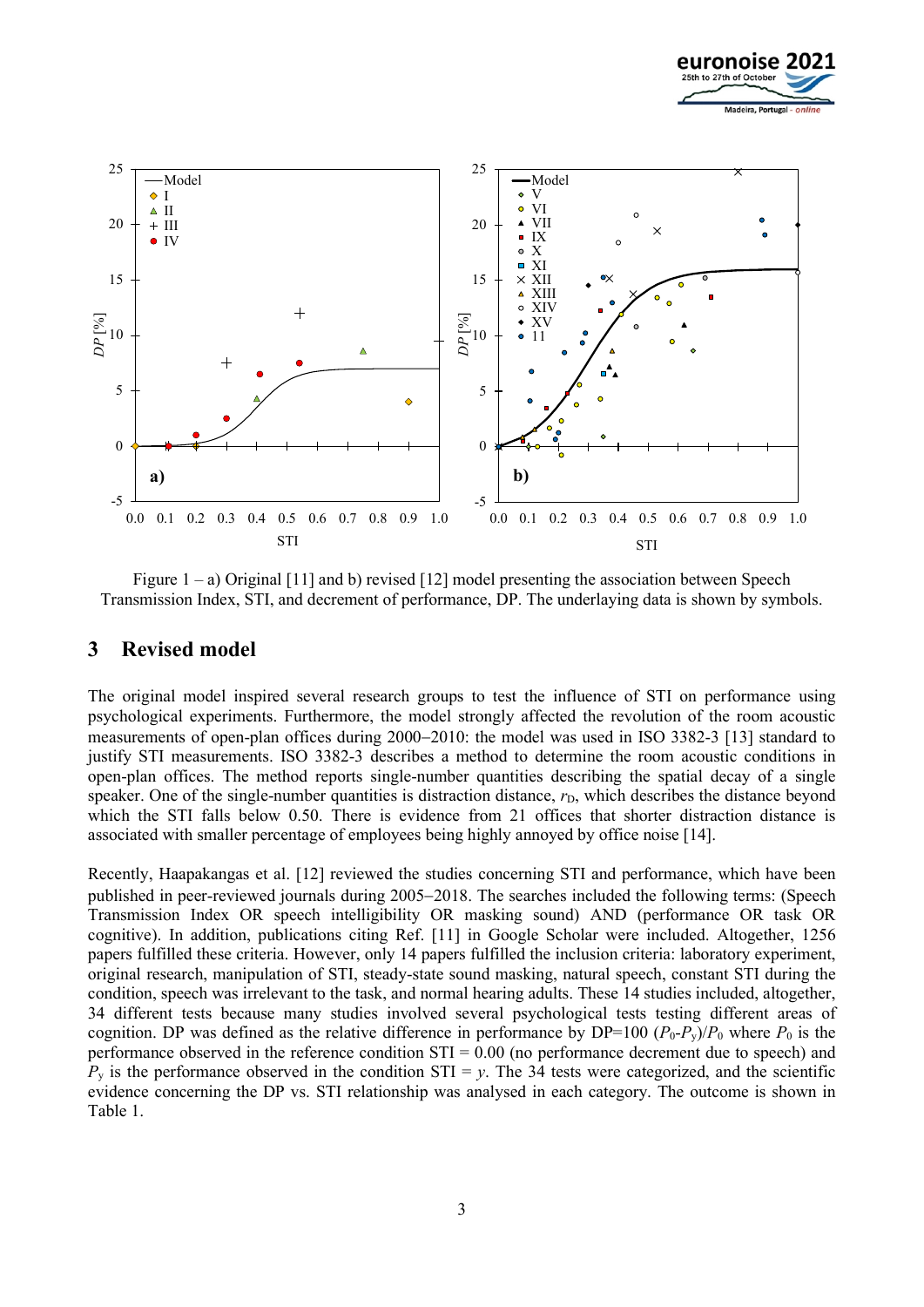

There was strong evidence about the functional relationship between STI and DP in one task category: simple verbal short-term memory tasks. Such a task is the visual serial recall task, where one needs to remember 9 digits in a correct order. Because short-term memory is needed in all cognitively demanding office work tasks, the finding has very broad practical implications. The data from the 11 tests in this category and the model fitted over them are shown in Figure 1b. The functional form of the revised model is **EUTO HOISE 2021**<br> **EUTO HOISE 2021**<br> **EUTO HOISE 2021**<br> **EUTO HOISE 2021**<br> **EUTO HOISE 2021**<br> **EUTO HOISE 2021**<br> **EUTO HOISE 2021**<br> **EUTO HOISE 2021**<br> **EUTO HOISE 2021**<br> **EUTO HOISE 2021**<br> **EUTO HOISE 2021**<br> **EUTO HOISE** 

$$
DP = \frac{-16.7}{1 + \exp\left[\frac{(STI - 0.298)}{0.0964}\right]} + 16.0\tag{2}
$$

|                                                                                                                                                                                                                                                                                                                                                                                                                                                                                                                                                      |              | euronoise 2021<br>25th to 27th of Octobe<br>Madeira, Portugal - onlin |
|------------------------------------------------------------------------------------------------------------------------------------------------------------------------------------------------------------------------------------------------------------------------------------------------------------------------------------------------------------------------------------------------------------------------------------------------------------------------------------------------------------------------------------------------------|--------------|-----------------------------------------------------------------------|
| There was strong evidence about the functional relationship between STI and DP in one task category:<br>simple verbal short-term memory tasks. Such a task is the visual serial recall task, where one needs to<br>remember 9 digits in a correct order. Because short-term memory is needed in all cognitively demanding<br>office work tasks, the finding has very broad practical implications. The data from the 11 tests in this<br>category and the model fitted over them are shown in Figure 1b. The functional form of the revised model is |              |                                                                       |
|                                                                                                                                                                                                                                                                                                                                                                                                                                                                                                                                                      |              |                                                                       |
| $DP = \frac{-16.7}{1 + \exp[(STI - 0.298)/0.0964]} + 16.0$                                                                                                                                                                                                                                                                                                                                                                                                                                                                                           |              | (2)                                                                   |
| Table 1 – Categorization of the 34 tasks reviewed by Haapakangas et al. [12].                                                                                                                                                                                                                                                                                                                                                                                                                                                                        |              |                                                                       |
| <b>Description</b>                                                                                                                                                                                                                                                                                                                                                                                                                                                                                                                                   | No. of tests | Outcome                                                               |
| Simple verbal short-term memory tasks                                                                                                                                                                                                                                                                                                                                                                                                                                                                                                                | 11           | Strong evidence                                                       |
| Simple verbal tasks with simultaneous processing demands (working memory processes)                                                                                                                                                                                                                                                                                                                                                                                                                                                                  | 8            | Some evidence                                                         |
| Complex verbal tasks requiring semantic processing and the use of long-term memory                                                                                                                                                                                                                                                                                                                                                                                                                                                                   | 8            | Limited evidence                                                      |
| Simple verbal tasks requiring the use of long-term memory                                                                                                                                                                                                                                                                                                                                                                                                                                                                                            | 3<br>2       | No evidence<br>Insufficient research                                  |
| Simple verbal perceptual tasks<br>Simple non-verbal perceptual tasks                                                                                                                                                                                                                                                                                                                                                                                                                                                                                 |              | Insufficient research                                                 |

### 4 Exploiting the model in room acoustic design

| $\frac{1}{2}$ surple verbal tasks requiring the use of long-term memory |                                                                                                                                                                                                                                                                                                                            |                |                                                |
|-------------------------------------------------------------------------|----------------------------------------------------------------------------------------------------------------------------------------------------------------------------------------------------------------------------------------------------------------------------------------------------------------------------|----------------|------------------------------------------------|
| Simple verbal perceptual tasks                                          |                                                                                                                                                                                                                                                                                                                            | $\overline{2}$ | Insufficient research                          |
| Simple non-verbal perceptual tasks                                      |                                                                                                                                                                                                                                                                                                                            |                | Insufficient research                          |
| Simple non-verbal short-term memory tasks                               |                                                                                                                                                                                                                                                                                                                            |                | Insufficient research                          |
| 4                                                                       | Exploiting the model in room acoustic design                                                                                                                                                                                                                                                                               |                |                                                |
| engineering calculations than the original model.                       | The revised model (Eq. 2) can be used to assess, how different room acoustic conditions affect the<br>productivity of office occupants if the STI is known. STI can be determined either by measurements or by<br>room acoustic modelling software. Because the revised model has strong evidence, it is better suited for |                |                                                |
|                                                                         | The utilization of the revised model is demonstrated in a real open-plan office shown in Figure 2. Acoustic<br>measurements were conducted in two room acoustic conditions: A (before improvements), and B (after                                                                                                          |                |                                                |
| conditions are given in Table 2.                                        | improvements). In condition A, the room was treated with sound absorbers and soft floor covering. In<br>condition B, both electronic sound masking and sound-absorbing screens were added. Details about the                                                                                                               |                |                                                |
|                                                                         | Table $2 -$ Room acoustic solutions of conditions A and B                                                                                                                                                                                                                                                                  |                |                                                |
| Measure                                                                 | <b>Condition A</b>                                                                                                                                                                                                                                                                                                         |                | <b>Condition B</b>                             |
| Ceiling absorption                                                      | 90% coverage. Class A (ISO 11654)                                                                                                                                                                                                                                                                                          |                | 90% coverage. Class A (ISO 11654)              |
| Wall 1 absorption                                                       | 90% coverage. Class A (ISO 11654)                                                                                                                                                                                                                                                                                          |                | 90% coverage. Class A (ISO 11654)<br>Curtains. |
| Wall 2 absorption<br>Wall 3 absorption                                  | Curtains.<br>None.                                                                                                                                                                                                                                                                                                         |                | None.                                          |
| Wall 4 absorption                                                       | None.                                                                                                                                                                                                                                                                                                                      |                | None.                                          |
| Floor                                                                   | Textile (soft)                                                                                                                                                                                                                                                                                                             |                | Textile (soft)                                 |
|                                                                         |                                                                                                                                                                                                                                                                                                                            |                | Sound-absorbing screens. Height 140            |
| Screens                                                                 | None                                                                                                                                                                                                                                                                                                                       |                | cm. Class B (ISO 11654).                       |
| Tables                                                                  | Hard                                                                                                                                                                                                                                                                                                                       |                | Hard                                           |

Table 2 – Room acoustic solutions of conditions A and B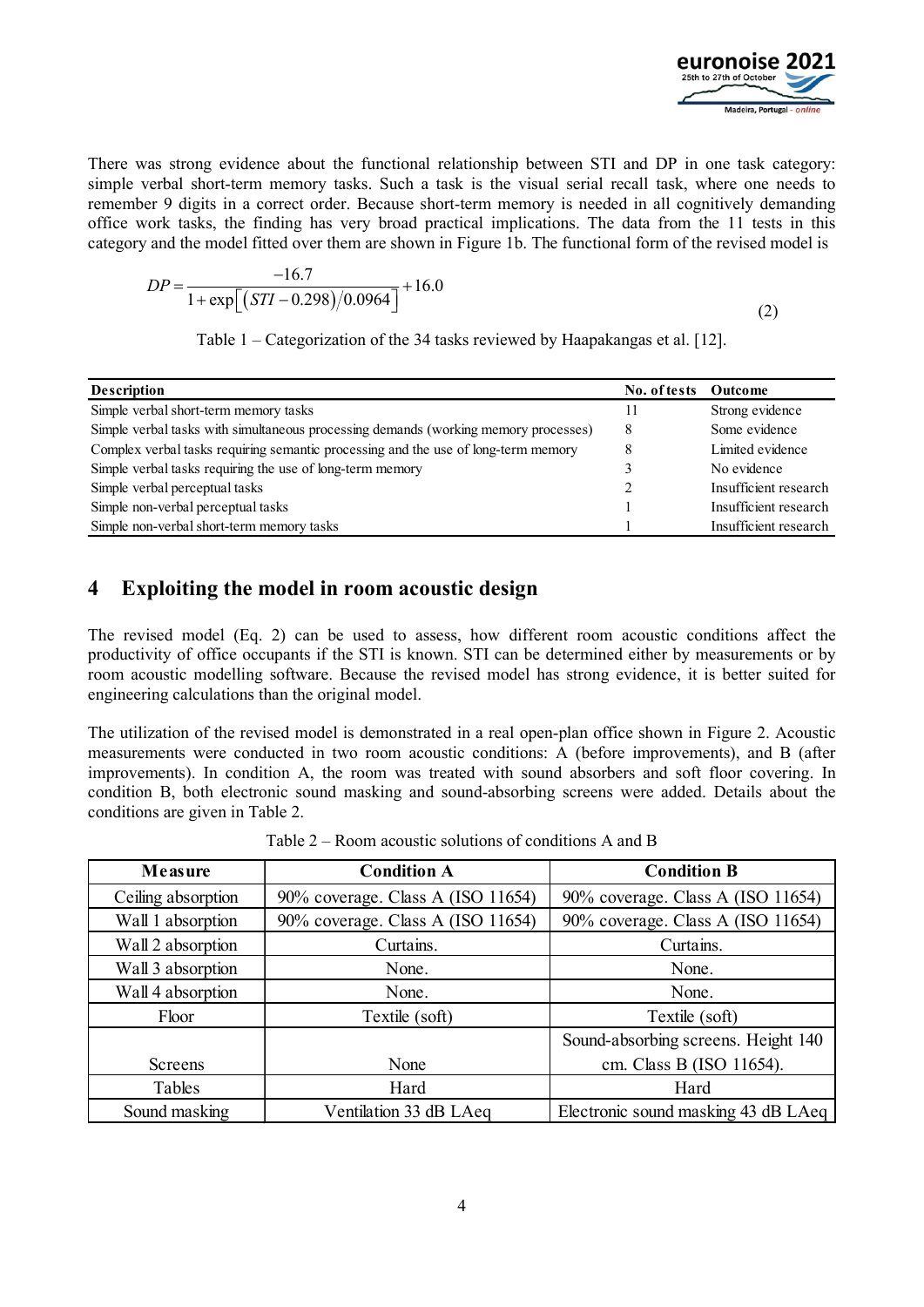



Figure 2 - Principal workstation layout of the open-plan office demonstrated in Sec. 4. The floor dimensions were 14x14 m. The number of workstations was 44. PB is a phone booth. Measurement path is indicated by black line.

The STI was measured according to ISO 3382-3 on a path shown in Fig. 2 in both conditions. The spatial decay of STI is shown in Fig. 3a. Objectively taken, the speech privacy is significantly better in condition B than in condition A. Our demonstration is to assess how the work performance of occupants could differ between the conditions.

Equation (2) was applied to assess the DP of employees working in the five workstations along the measurement path (dots in Fig. 3a). It was assumed that they work 100% of time with tasks requiring verbal short-term memory processing. The workstations were separated approximately by 2 m from each other. The DP is shown in Fig. 3b. Condition B does not give any benefit on performance in the workstation nearest to the speaker (2 m). The benefit of acoustic refurbishment on DP can be seen at distances beyond 2 m.

Decisions of voluntary investments are usually based on payback time calculations. Based on the idea explained above, the lost monthly salary cost was first estimated for the five distances of Fig. 3. The following assumptions were made:

- salary cost is 5.000 eur per employee (total direct costs for the employer),
- employees are present in the office for 50% of month (75 hours per month),
- employees work for tasks requiring verbal short-term memory processing 50% of time,
- single employee is speaking in the room corner continuously and speech is irrelevant for the others.

The lost monthly salary cost is shown in Fig. 3c. In condition A, the lost is the same at all distances from the speaker. In condition B, the lost is negligible at distances beyond 6 m.

The same calculation principle was applied for all 44 occupants of the office. To do this, the STI was predicted for each workstation using the distance between the workstation and the sound source and the experimental relationship between STI and distance of Fig. 3a. The total salary costs were 220.000 eur/month. The lost monthly salary cost was 8.500 eur in condition A and 2.500 eur in condition B. That is, the refurbishment from condition A to B could benefit the employer by 6.000 eur every month.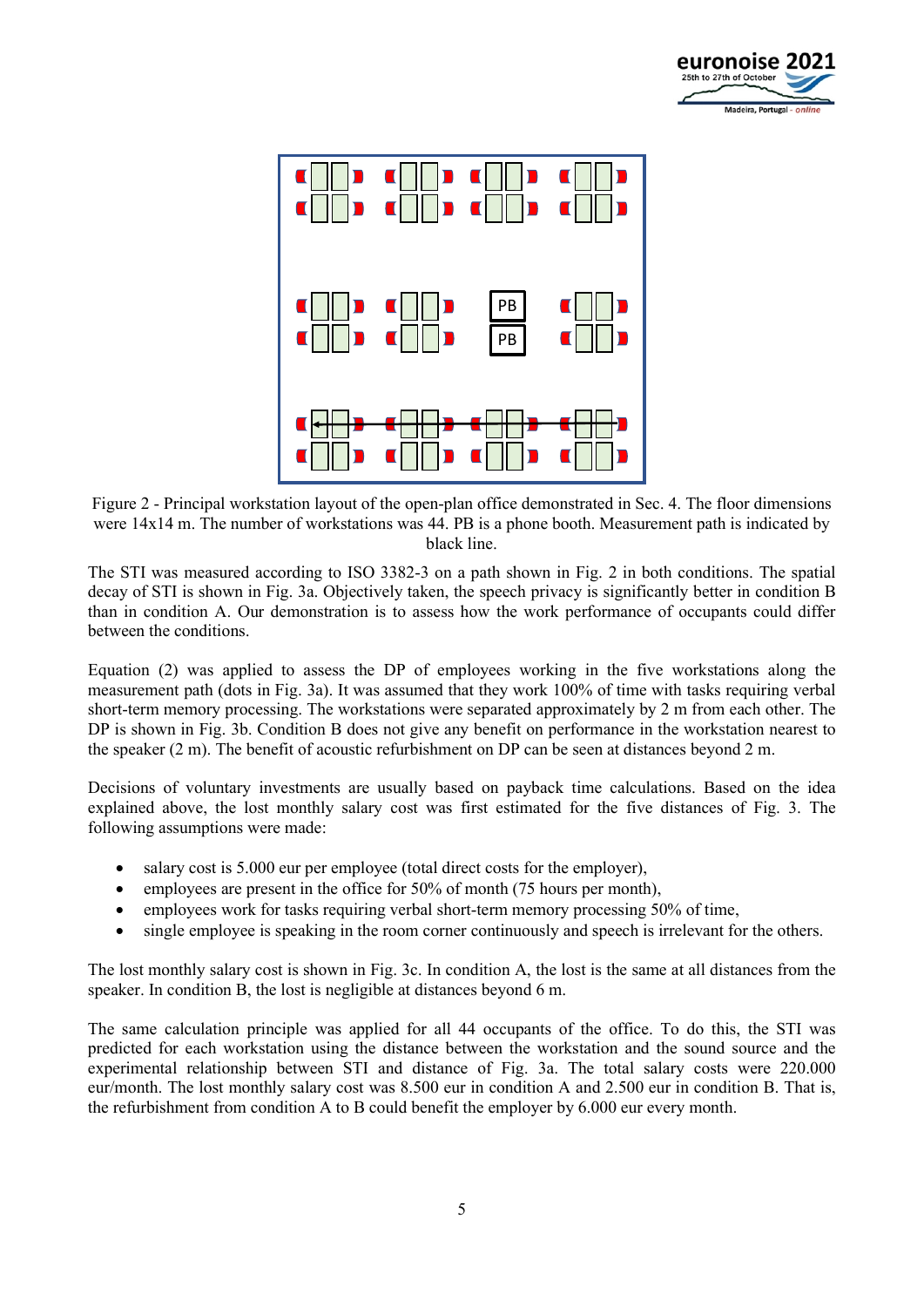

The investment cost from condition A to condition B was approximately 28.000 eur including sound masking (30 eur/m<sup>2</sup>), and sound-absorbing screens (500 eur/workstation). Thus, the payback time of the investment could be 5 months.



Figure 3 – Comparison of conditions A and B regarding a) spatial decay of STI at distances  $2-10$  m from single speaker, b) decrement in performance, DP, and c) lost monthly salary cost.

#### 5 Discussion

The revised model suggests that the maximum decrement in performance is even 16% while it was only 7% for the original model. One reason for this is that the revised model involves only one category of cognitive tasks, while the original model was not based on solid experimental evidence. The effect of irrelevant speech on cognitive performance is very large. Further research is needed to obtain similar models also for the other task categories of Table 1.

The calculation principle of Sec. 4 was coarse and simplified: it ignores individual variations in salary, presence, and job type. Furthermore, the number of speakers, their loudness, and their locations vary within time. The accuracy of such calculations can be improved by collecting precise data from the workplace.

On the other hand, the STI model ignores many other adverse effects that irrelevant speech and/or open-plan office solution have been found to cause:

- Fatigue: occupants must focus more on the task to avoid the disturbance if people speak around. This causes fatigue [15];
- Stress: Irrelevant speech elevates physiological stress already after 45 min exposure time [16];
- Sick-leaves: sick-leaves have been found to be higher in open-plan offices [17]. Office noise has been assessed to be one potential reason for this finding;
- Risk of disability retirement: Risk of disability retirement is higher in open-plan offices than in private office room [18].

Lack of a mathematical model prevents the use of these effects in payback time calculations.

Office noise and lack of speech privacy are the most frequent sources of dissatisfaction in offices [19]. Noise produces the largest disturbances in offices [20,21]. In addition, low STI in the office is associated with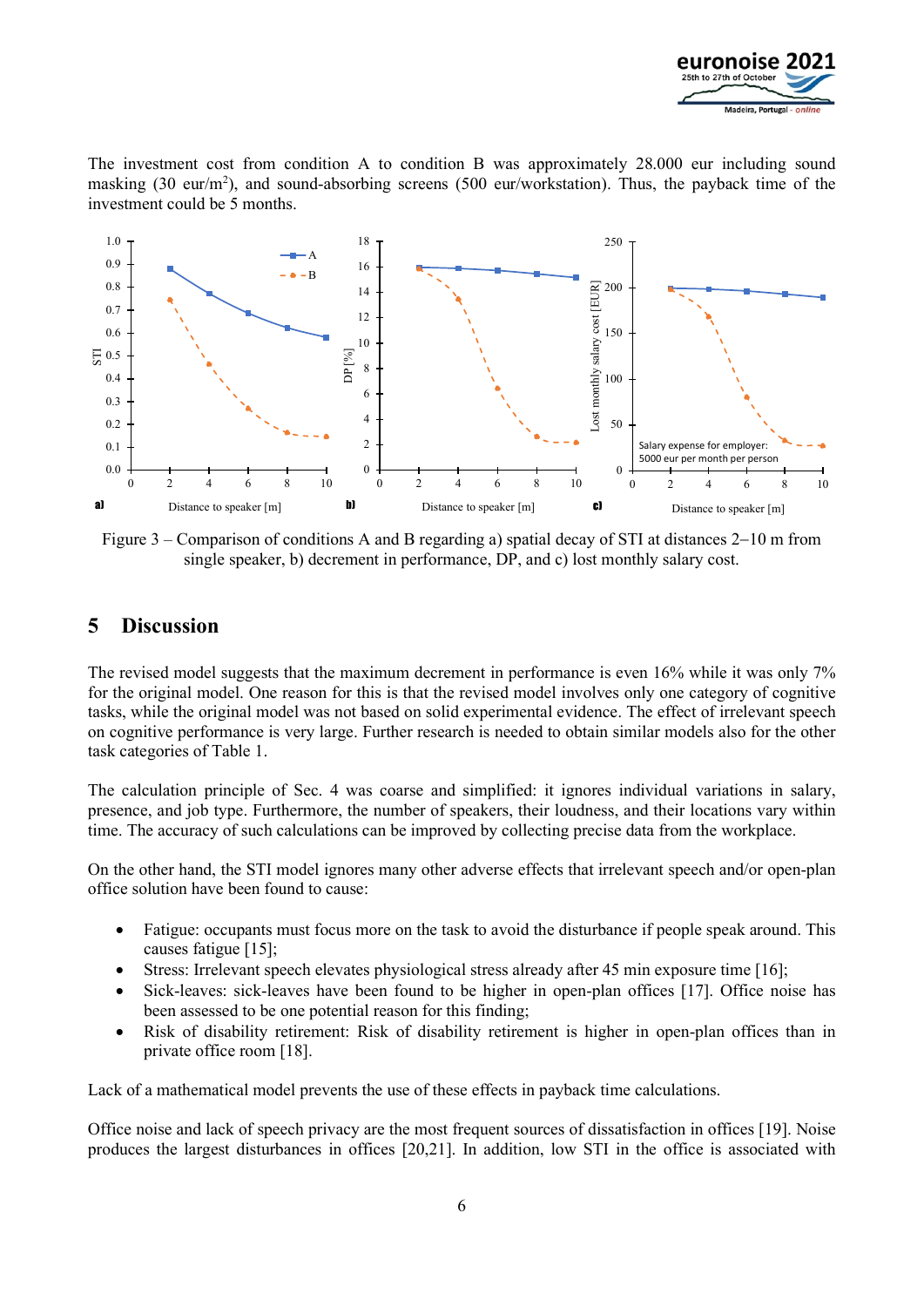

lower prevalence of high noise disturbance [14]. These important findings manifest that all means affecting the acoustic quality of work environment should be implemented when new offices are designed, and existing offices are refurbished.

However, realization of an office depends on, e.g., available know-how, economic resources, and national regulations. For example, in Finland, new building regulations [22,23] require that STI shall be under 0.50 in unfurnished open-plan offices, when the distance to speaker is larger than 8 meters. In terms of ISO 3382-3, distraction distance,  $r<sub>D</sub>$ , shall be smaller than 8 m. Unfurnished office means that the office is otherwise ready (acoustic floor, acoustic ceiling and walls, sound masking system) but the furniture and curtains owned by the user are not present. The new regulation forces the building owners to reach a certain level. In Finland, the building owner funds the fixed acoustic treatments belonging to the building (ceiling and wall absorbers, sound masking) and the user funds the acoustic properties of the furniture (screens, storage units, curtains, and phone booths). Similar regulations are not used in most other countries and the room acoustic investments are "voluntary". In such cases, the model presented in this study can be very useful.

This study attempts to facilitate the work of acoustic designer by providing conceptual tools to justify why a certain room acoustic level would be beneficial for the user in the first place. One must keep in mind that if the room acoustic quality of the office is good, the office is easier to rent for the next user. Therefore, also the building owners benefit from good room acoustic design.

#### Acknowledgements

This work was funded by Finnish Academy (grant 314788) and Business Finland (grant 2682/31/2019).

### References

- [1] Hardy, H.C.; A guide to office acoustics. Architectural Record, February, 1957, 235-240.
- [2] Smith, A.P., Jones, D.M. Noise and performance. In Handbook of human performance (Vol. 1, pp. 128). Academic Press, London, UK.
- [3] Colle, H. A., Welsh, A.; Acoustic masking in primary memory. J. Verbal Learn. Verbal Behav., 15, 1976, 17-31.
- [4] Colle, H. A.; Auditory encoding in visual short-term recall: effects of noise intensity and spatial location. J. Verbal Learn. Verbal Behav. 19, 1980, 722-735
- [5] Ellermeier W., Hellbrück J.; Is level irrelevant in irrelevant speech? Effects of loudness, signal-to-noise ratio, and binaural unmasking. J. Exp. Psychol.: Human Percept. Perform. 24(5), 1998, 1406-1414.
- [6] IEC 60268-16. Sound system equipment  $\Box$  Part 16: Objective rating of speech intelligibility by speech transmission index. Ed. 3. International Electrotechnical Commission. Geneva, Switzerland; 2003.
- [7] Hongisto, V., Keränen, J., Larm, P.; Simple model for the acoustical design of open-plan offices, Acta Acust Acust, 90, 2004, 481–495.
- [8] Bradley, J.S.; The Acoustical Design of Conventional Open Plan Offices. Can. Acoust., 27(3), 2003,  $23 \square 30$ .
- [9] Venetjoki, N., Kaarlela-Tuomaala, A., Keskinen, E., Hongisto, V.; The effect of speech and speech intelligibility on task performance, Ergonomics 49(11), 2006, 1068–1091.
- [10] Kaarlela-Tuomaala, A., Helenius, R., Keskinen, E., Hongisto, V.; Effects of acoustic environment on work in private office rooms and open-plan offices  $\Box$  longitudinal study during relocation, Ergonomics 52 (11), 2009, 1423–1444.